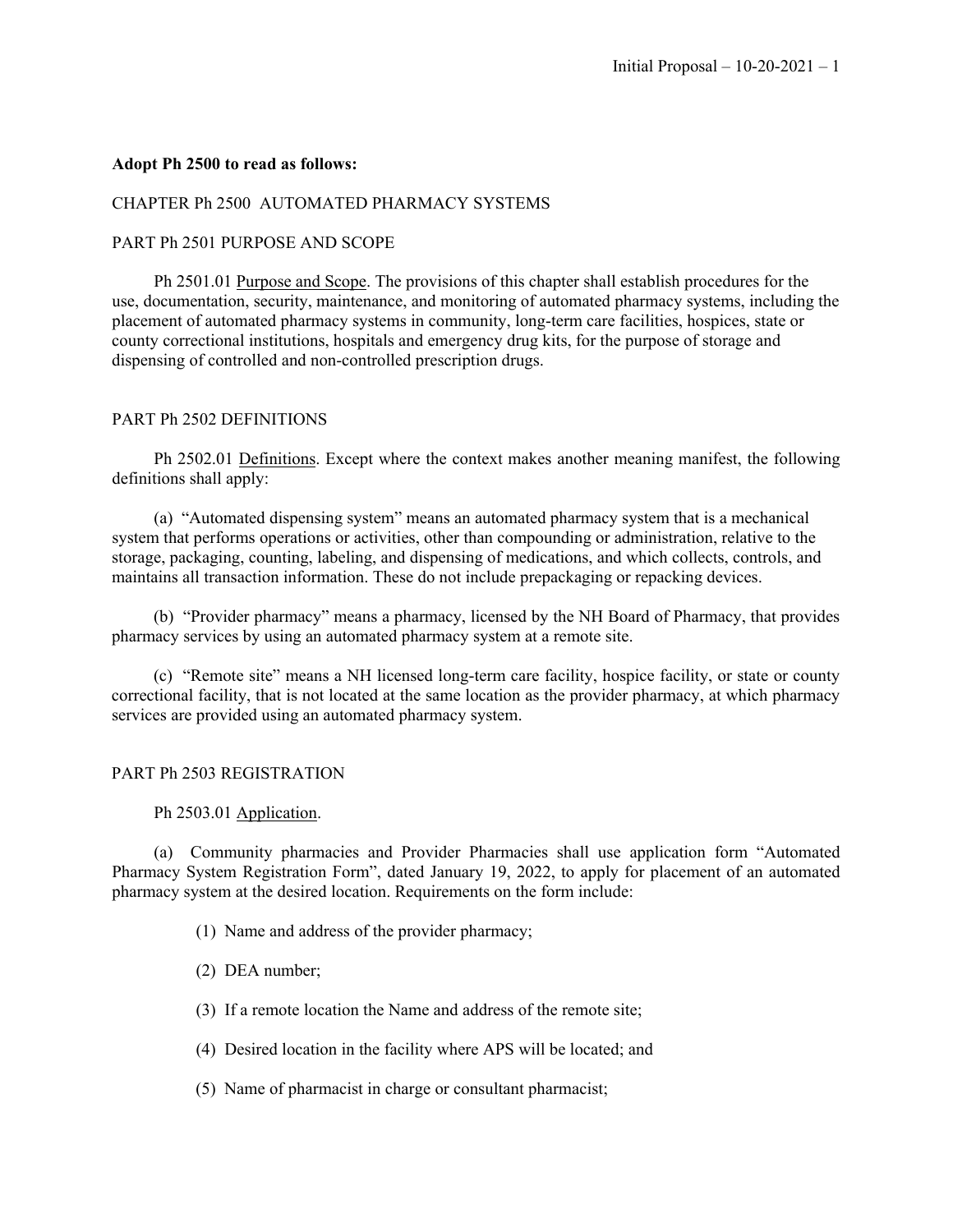(b) After receipt and review of the fully completed application the Board shall approve or deny the location of the automated pharmacy system within 30 days.

# PART Ph 2504 AUTOMATED PHARMACY SYSTEMS IN COMMUNITY SETTINGS

#### Ph 2504.01 Location, Access, and Other System Requirements.

(a) The automated pharmacy system shall be located within the prescription department, adjacent to the prescription department, or is located on the establishment of the licensed pharmacy, and the operation of the automated pharmacy system is under the supervision of a pharmacist. An automated pharmacy system that is not located within the prescription department shall be operated as an extension of the licensed pharmacy and the automated pharmacy system shall not require an independent and separate community pharmacy permit.

(b) Access to the automated pharmacy system shall be monitored and controlled as follows:

(1) Proper identification controls, including electronic passwords, biometrics, or other coded identification shall be utilized;

(2) Access control must be limited and authorized by the pharmacist-in-charge or their authorized designee;

(3) The pharmacist-in-charge or their designee shall have the authority to stop or change access at any time;

(4) The pharmacist-in-charge shall maintain a current and immediately retrievable list of all persons who have access and the limits of their access; and

(5) Review of user access reports shall be conducted periodically to ensure that access by persons no longer employed has been appropriately disabled.

(c) Access for maintenance or repair shall be pre-approved by the pharmacist-in-charge and shall be performed under the continuous supervision of a person with appropriate access authorization.

(d) A process of filling and stocking the system with drugs using an electronic or hard copy record of medication filled into the system shall include the product identification, lot number, and expiration date.

(e) The automated pharmacy system shall have adequate security and safeguards to prevent and detect unauthorized use or access, in order to protect patient privacy including the patients records and prescription drug orders.

(f) The system shall ensure that each prescription is dispensed in compliance with all New Hampshire pharmacy laws including but not limited to labelling requirements and counselling.

(g) The system shall provide electronic identification or individual log in and passwords for patients to access the system.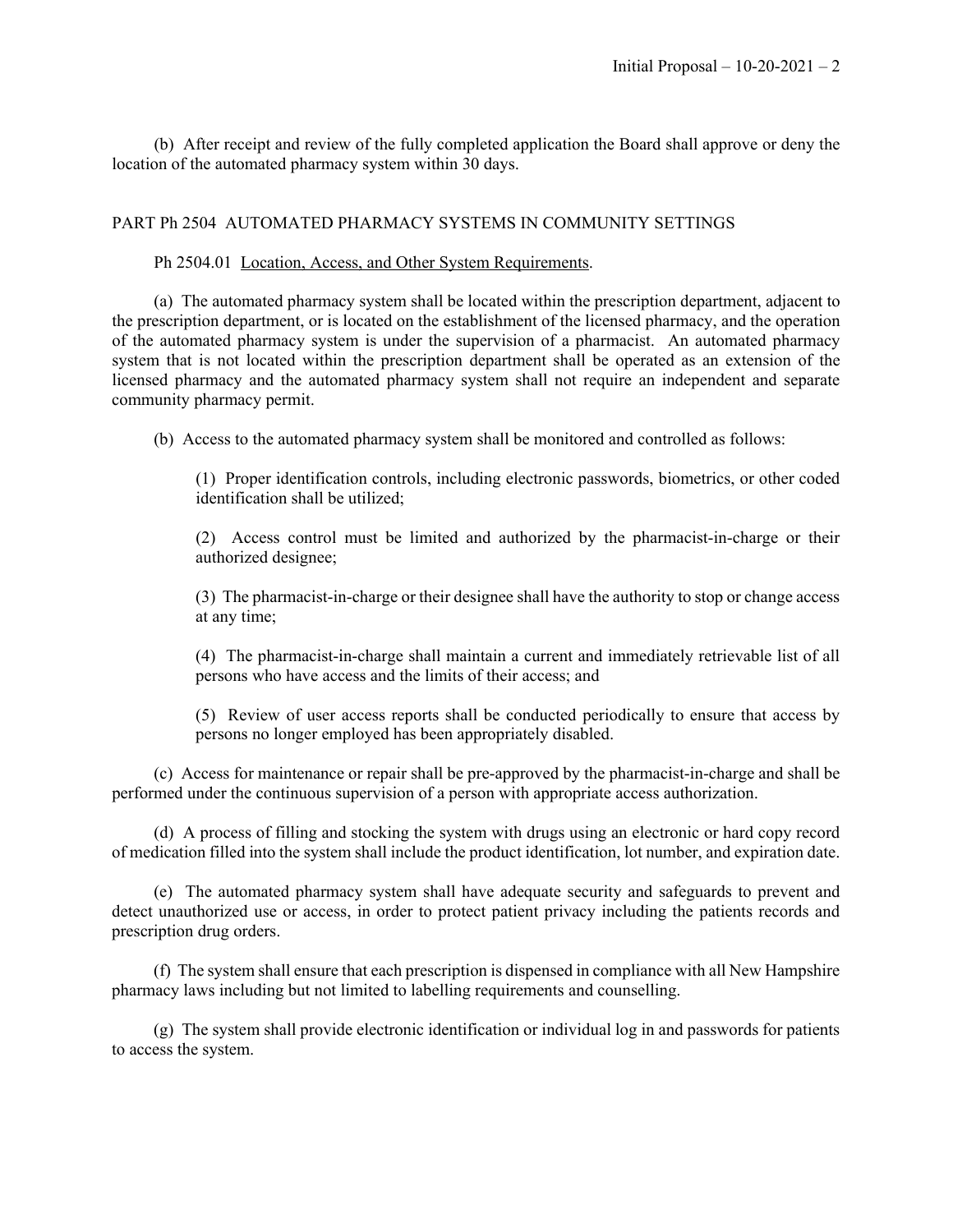(h) The system shall include a mechanism to ensure that the patient or an authorized agent of the patient has a means to communicate with a pharmacist regarding the medical drug product. The means of communication shall include at least one of the following:

- (1) In person;
- (2) Telephone; or
- (3) Interactive face to face electronic communication.

(i) The system shall maintain a readily retrievable electronic record to identify all pharmacists, pharmacy interns, licensed advanced pharmacy technicians, certified pharmacy technicians, and registered pharmacy technicians involved in the dispensing of a prescription.

(j) Afterhours access by the patient shall permitted provided all the criteria in (f) and (g) are followed.

(k) No automated pharmacy system shall be installed at any site without board approval and authorization.

PART Ph 2505 AUTOMATED PHARMACY SYSTEMS IN LONG-TERM CARE, HOSPICE AND PRISON SETTINGS

Ph 2505.01 Requirements for the automated systems in long-term care, hospice, and prison settings.

(a) A provider pharmacy may provide pharmacy services to a long-term care facility, hospice or state correctional institution properly licensed in New Hampshire through the use of an automated pharmacy system.

(c) An automated dispensing system shall only be used to provide pharmacy servicesto an inpatient or a resident of the remote site.

(d) There shall be a method to ensure security of the system and to prevent unauthorized access. Such method shall include, but not be limited to, at least one of the following:

- (1) Electronic password(s);
- (2) Biometric identification (optic scanning or fingerprint); or
- (3) Other coded identification.

(e) All the drug inventory stored in the automated pharmacy system shall be owned by the provider pharmacy.

(f) An automated dispensing system shall be under the supervision of a licensed pharmacist or licensed advanced pharmacy technician employed by the provider pharmacy however the individual need not be physically present at the remote site if the system is supervised electronically.

(g) The pharmacist in charge and permit holder shall ensure that the automated dispensing system complies with Chapter 318B and 21 C.F.R., relating to the regulation of controlled substances, for each automated pharmacy system that contains a controlled substance.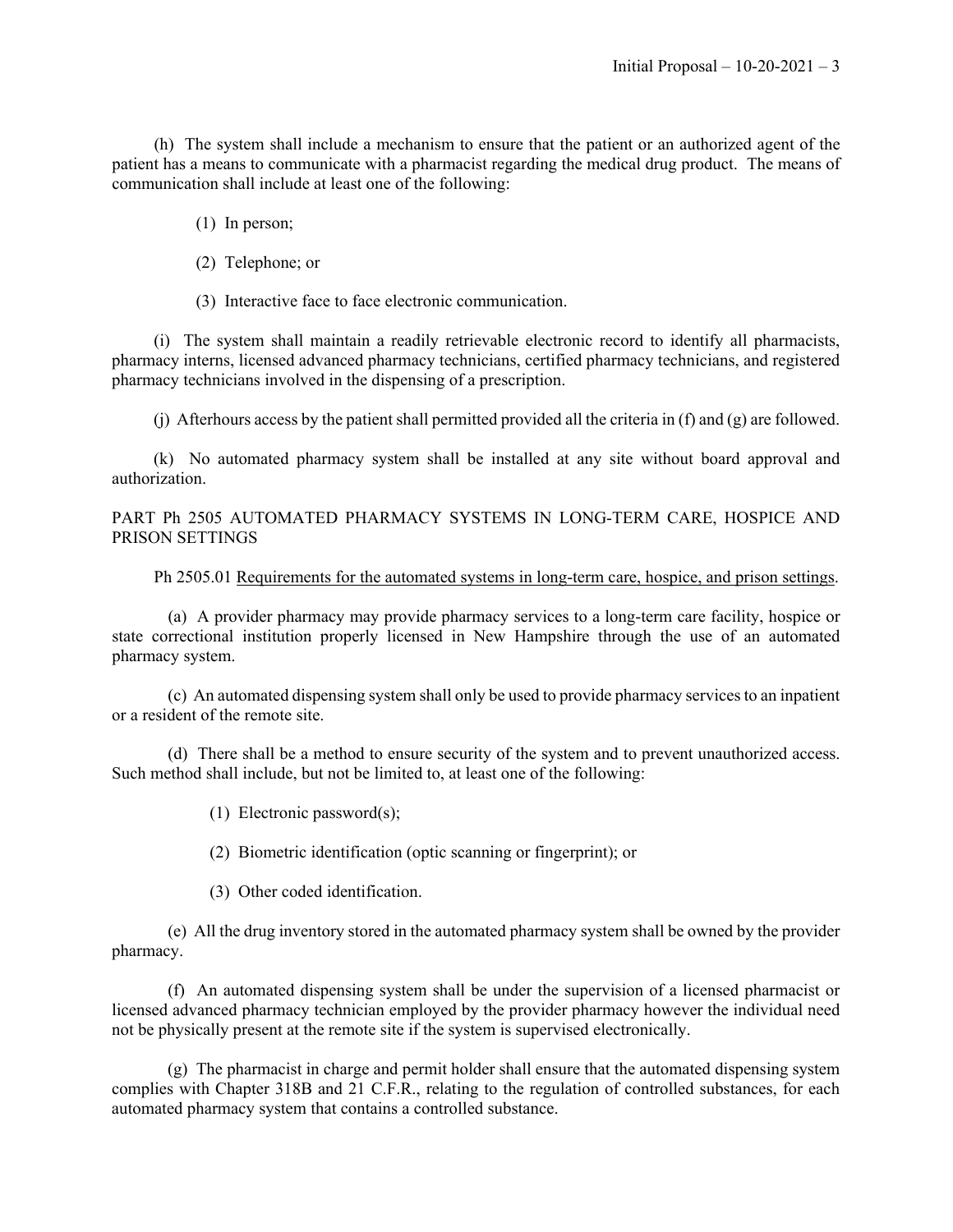(h) The pharmacist in charge shall ensure that the use of an automated dispensing system does not compromise patient confidentiality.

(i) A medicinal drug may be removed from an automated dispensing system for administration to a patient only after a prescription or order has been received and approved by a pharmacist at the provider pharmacy.

(j) A pharmacist at the provider pharmacy shall control all operations of the automated dispensing system and approve release of the initial dose of a prescription or order.

(k) A subsequent dose from an approved prescription or order may be released without additional approval of a pharmacist. However, any change made in a prescription or order shall require a new approval by a pharmacist to release the drug.

(l) A pharmacist at the provider pharmacy shall comply with the patient record requirements and prospective drug use review requirementsin the Ph 700 rules for every drug delivered through an automated pharmacy system.

(m) The stocking or restocking of a medicinal drug in an automated dispensing system at the remote site shall be completed by a pharmacist, licensed advanced pharmacy technician, certified pharmacy technician, registered pharmacy technician, or designated health care professional except as provided in (n) below.

(n) If the automated dispensing system uses removable cartridges or containers to store the drug, the stocking or restocking of the cartridges or containers is authorized to occur at the provider pharmacy and be sent to the remote site to be loaded by personnel designated by the pharmacist if:

> (1) A pharmacist or licensed advanced pharmacy technician verifies the cartridge or container has been properly filled and labeled;

> (2) The individual cartridge or container is transported to the remote site in a secure, tamperevident container; and

> (3) The automated pharmacy system uses bar code verification, electronic verification, or similar process to assure that the cartridge or container is accurately loaded into the automated dispensing system by pharmacist, a certified pharmacy technician, registered technician, licensed advanced pharmacy technician, or designated health care professional.

(o) A medicinal drug that has been removed from the automated dispensing system shall not be replaced into the system unless a pharmacist or licensed advanced pharmacy technician has examined the medication, packaging, and labeling and has determined that reuse of the medication is appropriate.

(p) If a provider pharmacy intends to store a controlled substance in an automated dispensing system:

(1) It shall maintain a separate DEA registration for each remote site at which a controlled substance is stored; and

(2) It may utilize one DEA registration to include multiple automated pharmacy systems located at a single address.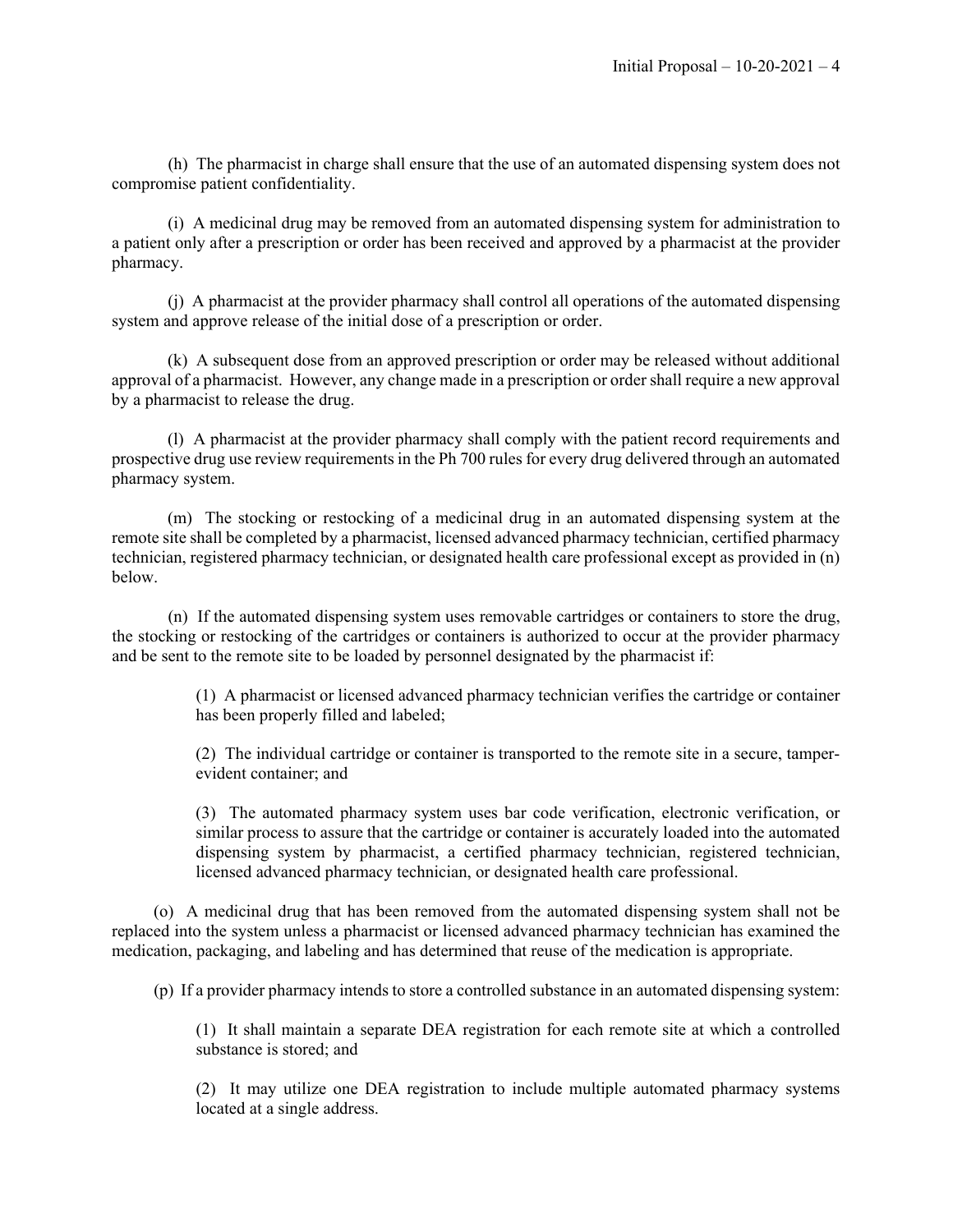(q) Controlled substances shall only be released from the automated dispensing system to authorized personnel by a supervising pharmacist in compliance with provisions in 21 CFR 1306.11 and 21 CFR 1306.21.

(r) A provider pharmacy shall only store a medicinal drug at a remote site within an automated dispensing system which is locked by a mechanism that prevents access to a drug or to data by unauthorized personnel.

(s) Access to the drugs shall be limited to a pharmacist, certified pharmacy technician, registered pharmacy technician, licensed advanced pharmacy technician employed by the provider pharmacy, or licensed personnel in the facility or institution who are authorized to administer medications.

(t) An automated dispensing system that contains a controlled substance shall prohibit simultaneous access to multiple drug entities, drug strengths, or dosage forms of controlled substances.

(u) If an automated dispensing system is utilized for both a medication order for a specific patient and a non-controlled emergency medication for which the review of a pharmacist is not required the record shall include:

- (1) The name of the medication;
- (2) The patients name;
- (3) The name of the prescriber;
- (4) The name of the person who accessed the automated dispensing system; and
- (5) The date and time of the release.

(v) The record of transactions with the automated dispensing system shall be maintained in a readily retrievable manner.

(w) The record shall be available to a compliance investigator from the OPLC or the board of pharmacy.

(x) The record shall include:

- (1) Name or identification of the patient or resident;
- (2) Name, strength and dosage form of the drug product released;
- (3) Quantity of drug released;
- (4) Date and time of each release of a drug;
- (5) Prescription number or order number;
- (6) Name of prescribing practitioner;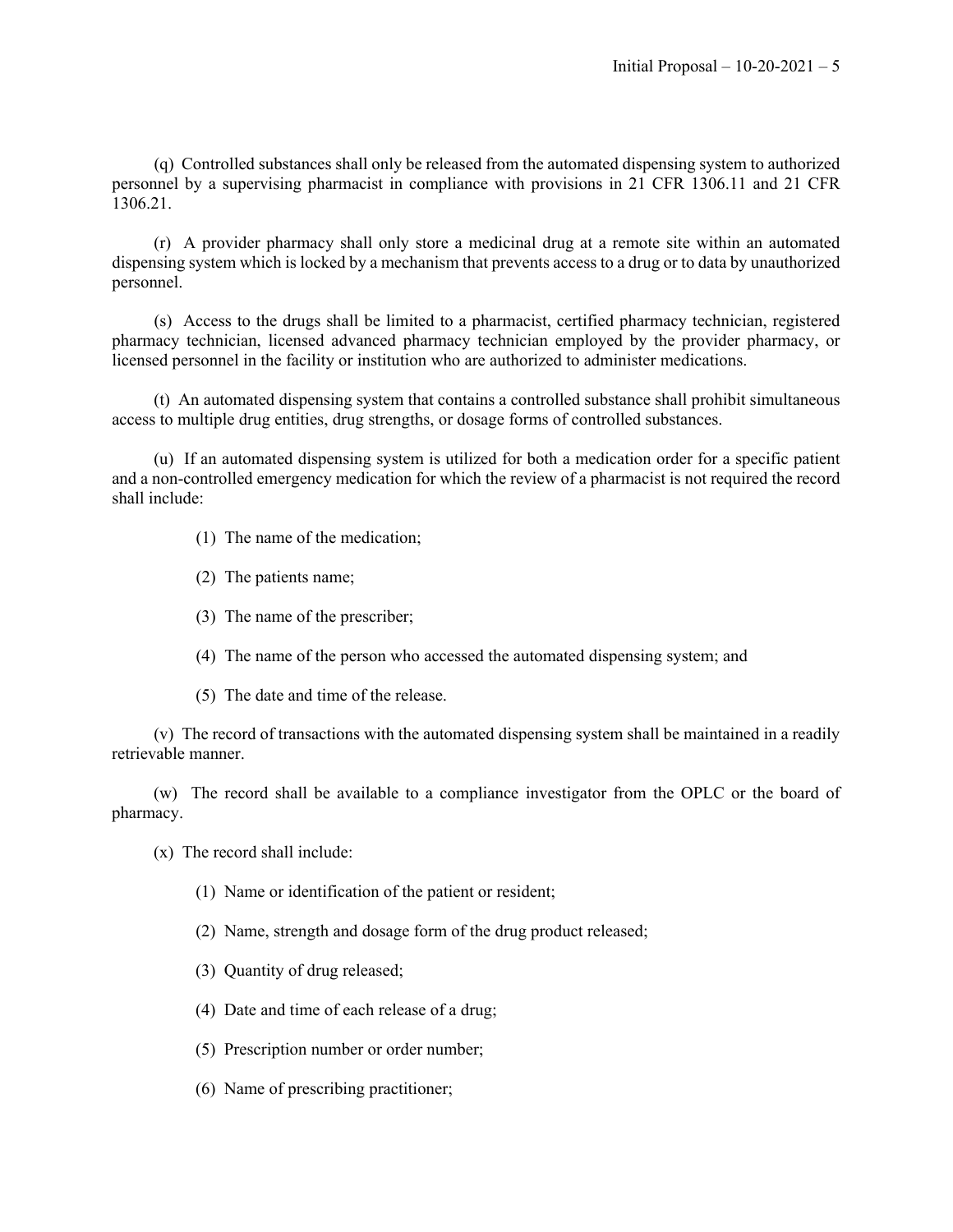(7) Identity of the pharmacist who approved the prescription or order; and

(8) Identity of the person to whom the drug was released.

(y) Records of all transaction with the automated dispensing system shall be maintained for 4 years.

# PART Ph 2506 AUTOMATED PHARMACY SYSTEMS FOR EMERGENCY KIT USE

## Ph 2506.01 Definitions.

(a) "Automated Electronic Emergency Drug Kit" means an automated pharmacy system used for the immediate administration to patients or residents upon the order of a practitioner as set forth in rules adopted under RSA 151.

Ph 2506.02 Automated Pharmacy Systems Emergency Kit Use Requirements.

(a) Automated electronic emergency drug kits located in long-term care, hospice facilities, and prisons shall:

(1) Provide real time electronic communication to the provider pharmacy;

(2) Have a method to ensure security of the system to prevent unauthorized access. Such method shall include the use of electronic passwords, biometric identification (optic scanning or fingerprint) or other coded identification;

(3) Be supervised by a New Hampshire licensed pharmacist or licensed advanced pharmacy technician employed by the provider pharmacy;

(4) Have all the drug inventory stored in the automated dispensing system shall be owned by the provider pharmacy;

(5) Have the placement of controlled substances in automated electronic emergency drug kits in non-federally registered long term care facilities and other health care institutions shall be deemed to be in compliance with the Comprehensive Drug Abuse Prevention and Control Act of 1970 provided that:

a. Controlled substances selected and stored in the automated electronic emergency drug kits is in quantities deemed necessary and jointly approved by the pharmacist in charge and the consultant pharmacist, medical director, and director of nursing services;

b. Controlled substances in emergency drug kits are limited to a maximum of 16 separate drug entities with not more than 8 single use containers of each drug entity;

c. Only the director of nursing services, registered nurse on duty, licensed practical nurse on duty, pharmacist, registered pharmacy technician, or practitioner shall have access to controlled substances stored in an automated electronic emergency drug kit; and

d. Controlled substances are only released from the automated electronic emergency drug kit to authorized personnel by a supervising pharmacist in compliance with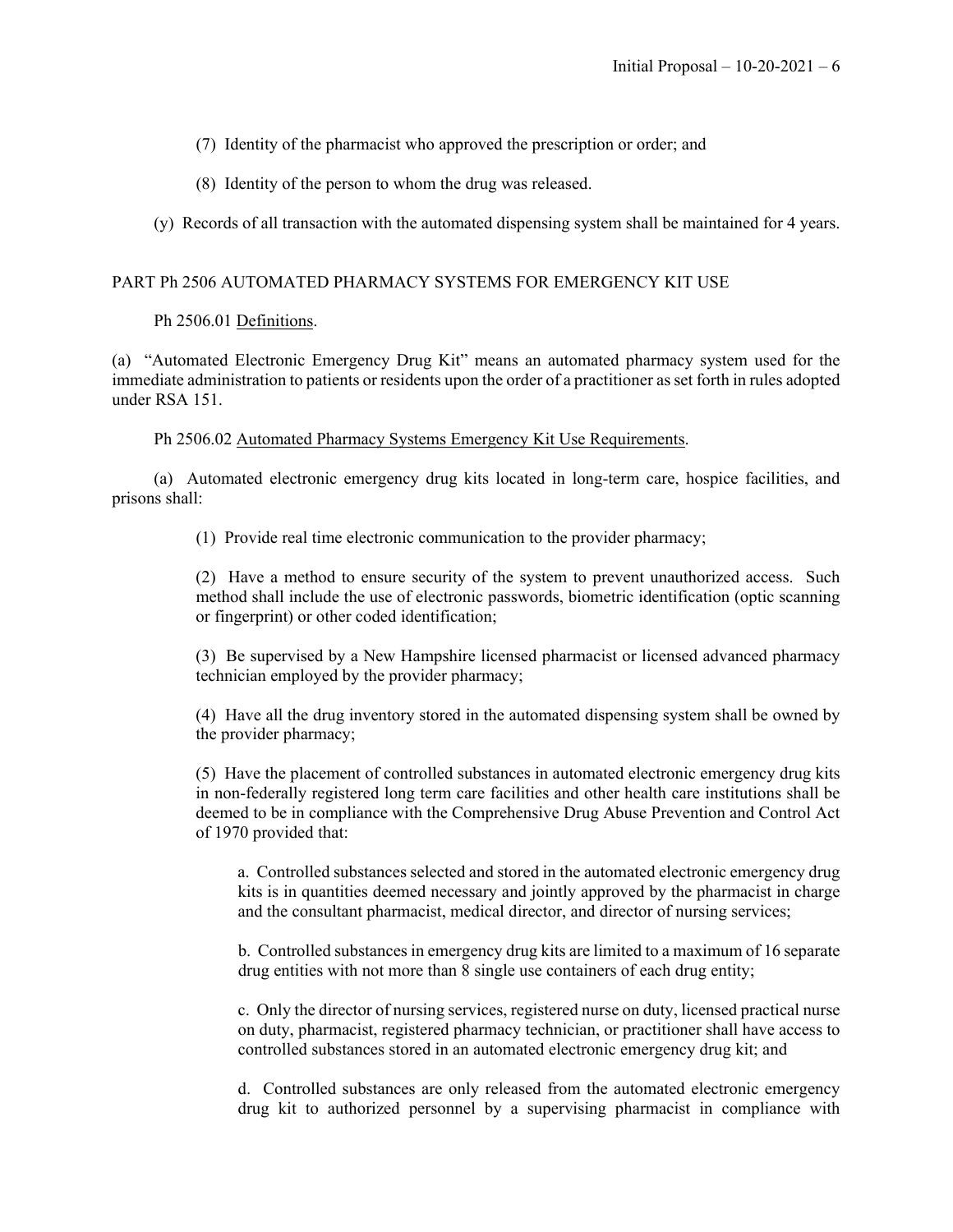provisions in 21 CFR 1306.11 and 21 CFR 1306.21;

(6) Be an automatically generate notice to the provider pharmacy whenever the kit is accessed and provide at least the following information:

- a. Name of individual accessing the kit;
- b. Date and time the kit was accessed;
- c. Name, strength, and quantity of the drug removed; and
- d. Name of the patient for whom the drug was administered;

(7) Upon restocking the automated electronic emergency drug kit the following conditions shall be met:

a. The filling or restocking of an automated electronic emergency drug kit shall be performed by a licensed pharmacist, physician, physician assistant, advanced practice nurse, registered nurse, or certified pharmacy technician;

(8) Have a system to allow for records to be retrievable I a readily available manner; and

(9) Allow for the storage of records of all transaction with the automated pharmacy system for at least 4 years.

(b) No automated pharmacy system shall be installed at any site without board approval and authorization.

(c) Hospitals using automated dispensing system for emergency and first-time dosing are exempt from these requirements when operating under their permitted areas.

# Ph 2507 AUTOMATED PHARMACY SYSTEMS FOR HOSPITAL SETTINGS

## Ph 2507.01 Automated Pharmacy Systems for Hospital Setting Requirements.

(a) Hospital permit holder shall have policies in place to:

(1) Stop or change access to the system at any time;

(2) Maintain a current and immediately retrievable list of persons who have access and the limits of that access;

(3) Have proper identification controls, including electronic passwords or an electronic identifier shall be utilized and access control shall be limited and authorized by the pharmacistin-charge, director, or their authorized designee;

(4) Review user access reports shall be conducted periodically to ensure that access by persons no longer employed have been appropriately disabled; and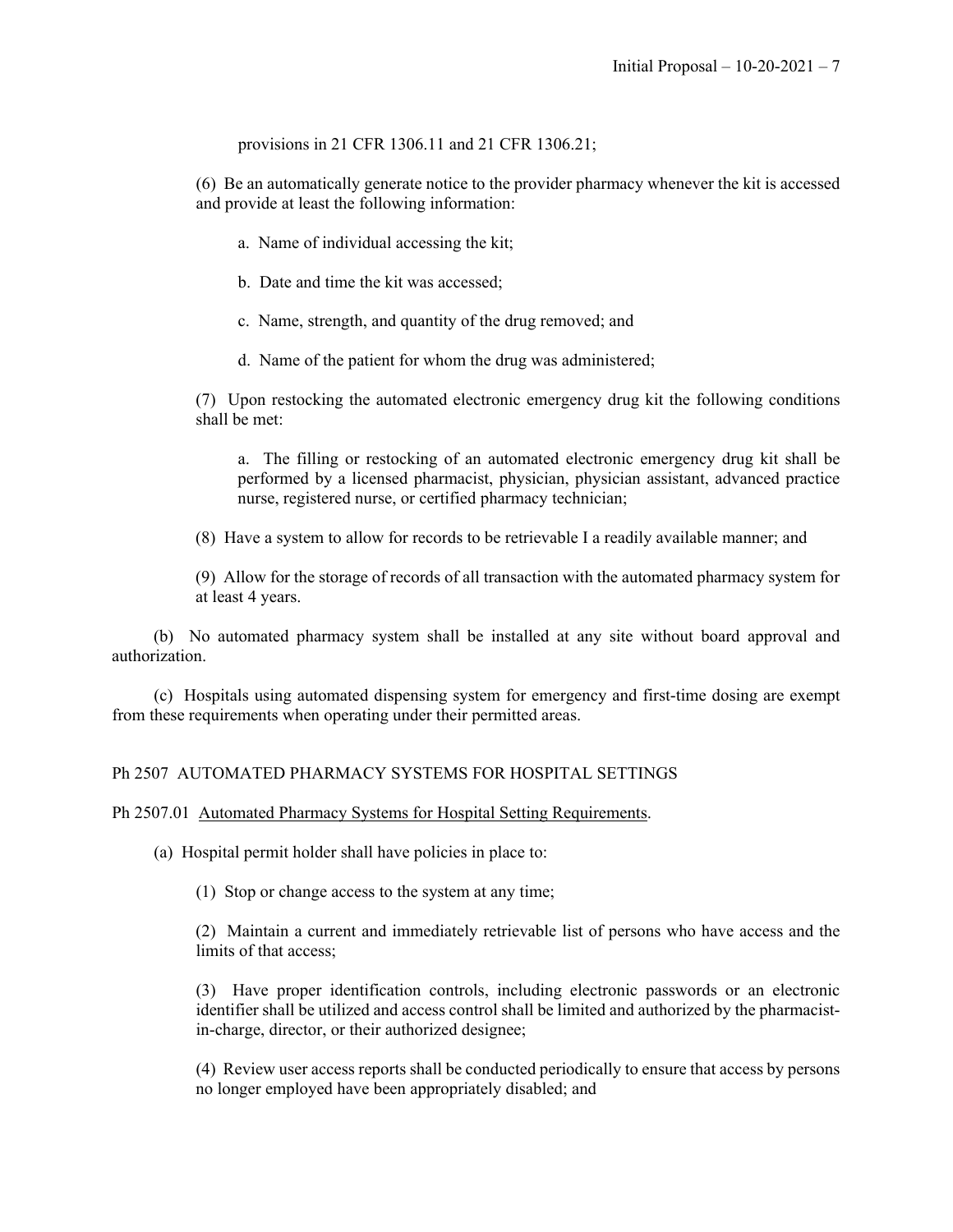(5) Allow for access for maintenance or repair shall be pre-approved by the pharmacist-incharge or director and shall be performed under the continuous supervision of a person with appropriate access authorization.

(b) The automated dispensing system shall have adequate system security and safeguards to prevent and detect unauthorized access or use, maintain the integrity of patient records and prescription drug orders, and protect patient privacy.

(c) The filling, stocking or replenishing of drugs into the automated dispensing system shall be accomplished by a pharmacist, certified technician, licensed advanced pharmacy technicians, registered technicians, or nurse and shall occur through bar coding or other electronic technology used for item identification.

(d) The automated medication supply system shall be able to generate a record on demand of drugs filled into the system that includes at least:

- (1) Date;
- (2) Drug name;
- (3) Dosage form;
- (4) Strength;
- (5) Quantity;
- (6) Drug expiration; and
- (7) The name or initials of the authorized individual filling the system.

(e) If the automated medication supply system uses removable cartridges or containers to hold bulk drugs, the prepackaging of the cartridges or containers shall occur in the pharmacy where the original inventory is maintained.

(f) The prepackaged cartridges or containers may be sent to a remote dispensing site to be loaded into an automated dispensing system by a pharmacist or technician if:

> (1) A pharmacist or licensed advanced pharmacy technician has verified the proper filling and labelling of the cartridge or container;

> (2) The individual cartridges or containers are transported to the automated dispensing system in a secure, tamper-evident container; and

> (3) The automated dispensing system utilizes technologies to ensure that the cartridges or containers are accurately loaded.

(g) Drugs stored in an automated dispensing system shall be contained in the manufacturers' sealed, original packages or in prepackaged unit-of use containers and shall be labelled as required.

(h) A pharmacist shall review the drug order prior to any removal from the system of a drug intended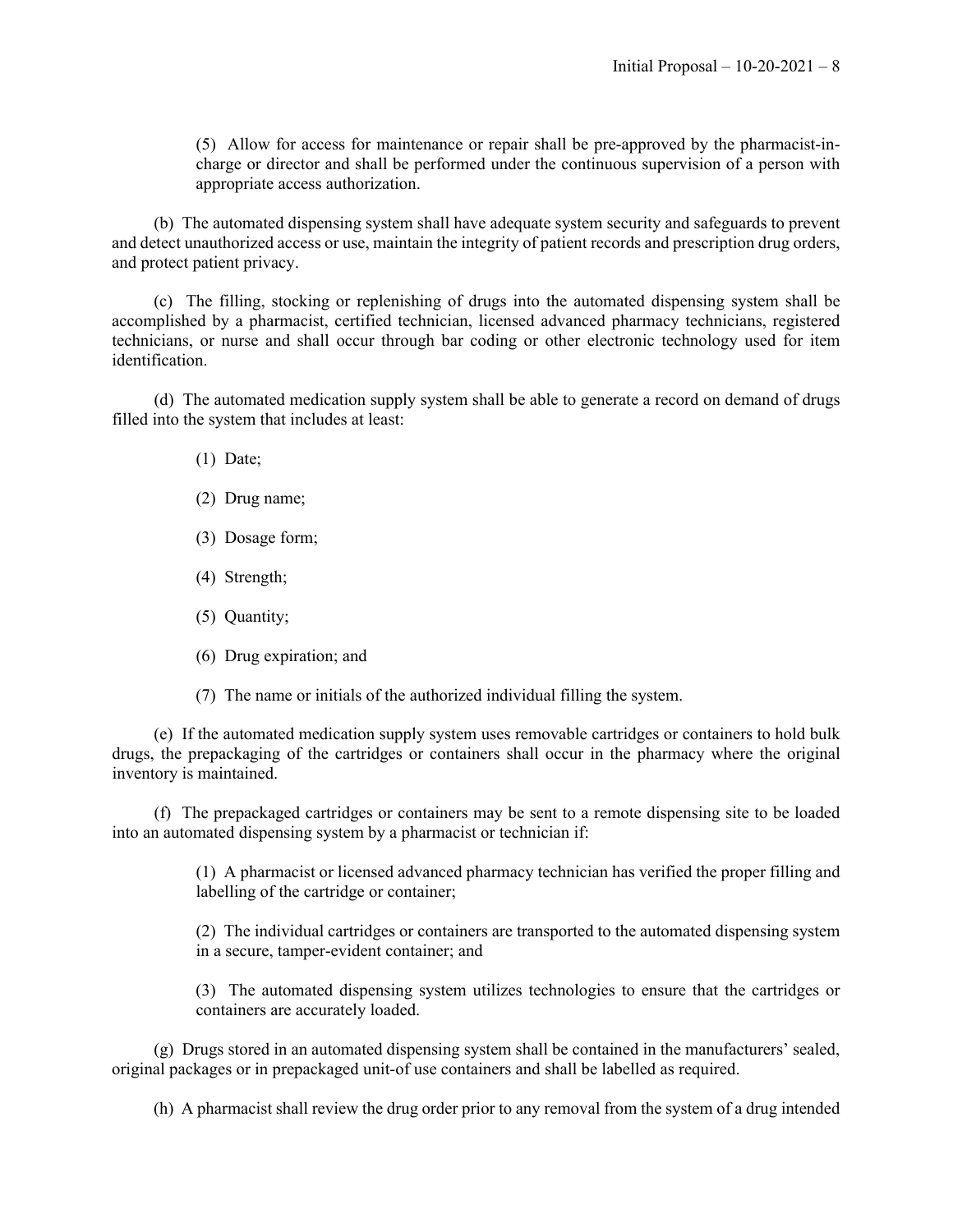for immediate patient administration except if:

(1) The system is being used as an afterhours cabinet for drug dispensing in the absence of a pharmacist;

(2) The system is being used in place of an emergency kit;

(3) The drug is a subsequent dose from a previously reviewed drug order;

(4) The prescriber controls the drug administration process in procedural areas; or

(5) Drugs approved for override by pharmacy director, pharmacist in charge, or designee.

(i) The automated dispensing system shall provide a mechanism for securing and accounting for drugs removed from and subsequently returned to the system. A drug removed from the system but not administered to a patient shall be returned as follows if unopened, sealed, intact and stored in compliance with the drug storage product rule to:

(1) The pharmacy immediately;

(2) The automated dispensing system for immediate reuse by authorized personnel in hospitals utilizing bar code scanning technology at the bedside or the automated pharmacy system;

(3) The automated dispensing system return bin; or

(4) An alternative, secure storage area until returned to the pharmacy.